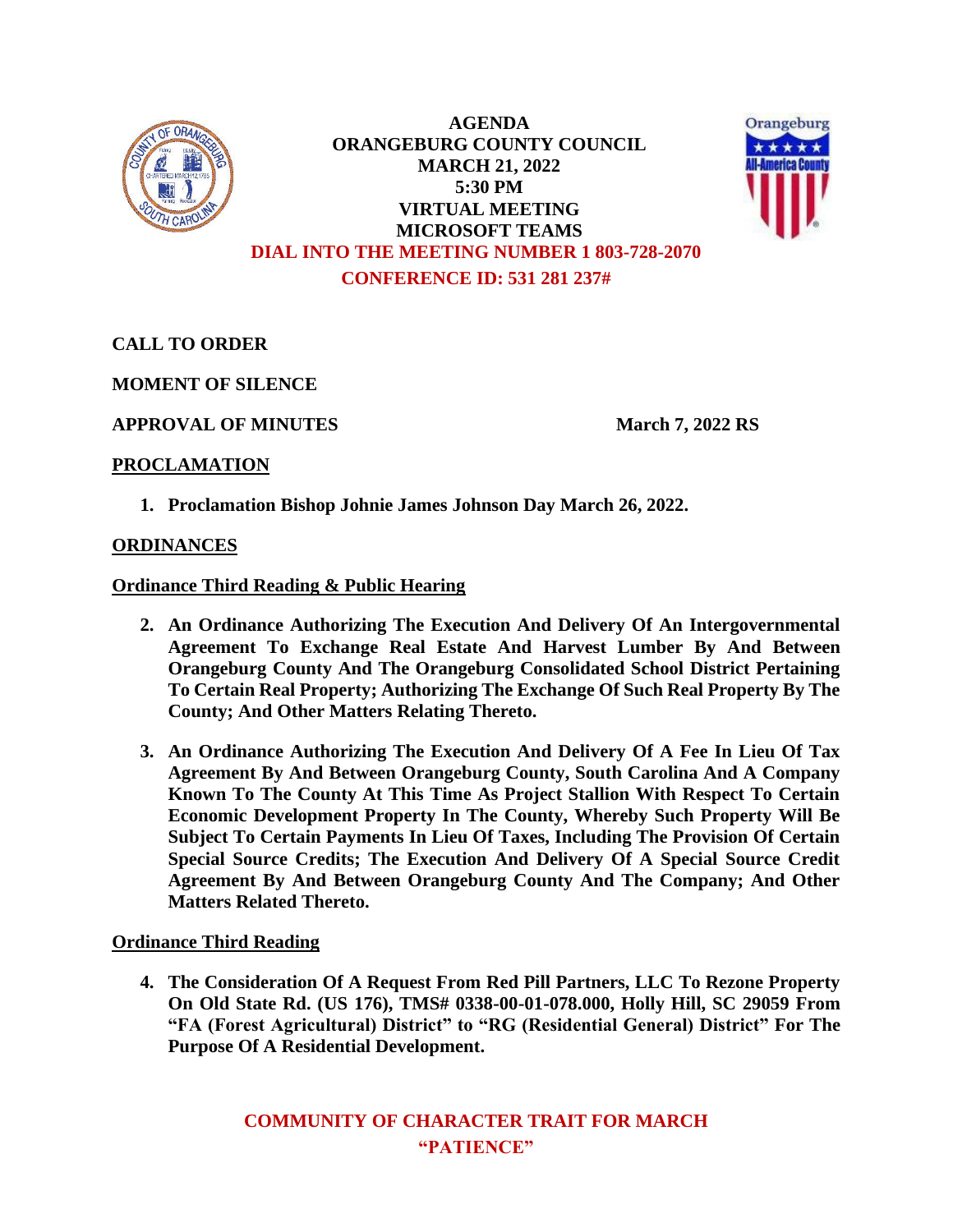## **Ordinance Second Reading**

**5. An Ordinance Authorizing The Development Of A Jointly Owned And Operated Industrial/Business Park In Conjunction With Calhoun County, Such Industrial/Business Park To Be Geographically Located In Calhoun And Orangeburg Counties And Established Pursuant To Section 4-1-170 Of The Code Of Laws Of South Carolina, 1976, As Amended; To Provide For A Written Agreement With Calhoun County To Provide For The Expenses Of The Park, The Percentage Of Revenue Application, And The Distribution Of Fees In Lieu Of Ad Valorem Taxation; And Other Matters Related Thereto.**

# **Ordinance First Reading**

- **6. An Ordinance to Amend the Orangeburg County Code of Ordinances Chapter 4 Animal Control, Including Violations, Penalties, and Other Related Matters.**
- **7. An Ordinance to Amend the Orangeburg County Code of Ordinances Chapter 34 Solid Waste, Including Violations, Penalties, and Other Related Matters.**
- **8. An Ordinance Authorizing An Amendment To The Amended And Restated Agreement For Development Of Joint County Industrial Park Dated May 17, 2010, By And Between Dorchester County, South Carolina, And Orangeburg County, South Carolina, To Expand The Boundaries Of The Park To Include Certain Real Property Located In Orangeburg County Related To Project Stallion, And Other Matters Related Thereto.**

# **Ordinance First Reading by Title Only**

**9. An Ordinance Authorizing The Execution And Delivery Of An Agreement To Buy And Sell Real Estate By And Between Orangeburg County And Claflin College Pertaining To Certain Real Property Owned By Orangeburg County; Authorizing The Sale Of Such Real Property By The County To Claflin College; And Other Matters Relating Thereto.**

## **Planning Commission Resolution and Ordinance First Reading**

**10. The Consideration Of A Request From Betty Williams To Rezone Property At 203 Third Street TMS# 0347-12-03-002.000, Eutawville, SC 29048 from "RG (Residential General) District" to "RC (Rural Community) District" For The Purpose of Allowing A Second Manufactured Double-Wide Residence.**

## **RESOLUTION**

**11. A Resolution Exempting a Purchase of Heavy Equipment from the Orangeburg Procurement Code; Authorizing Orangeburg County to Purchase Heavy Equipment from Blanchard Machinery Company; Authorizing Orangeburg County to Enter**